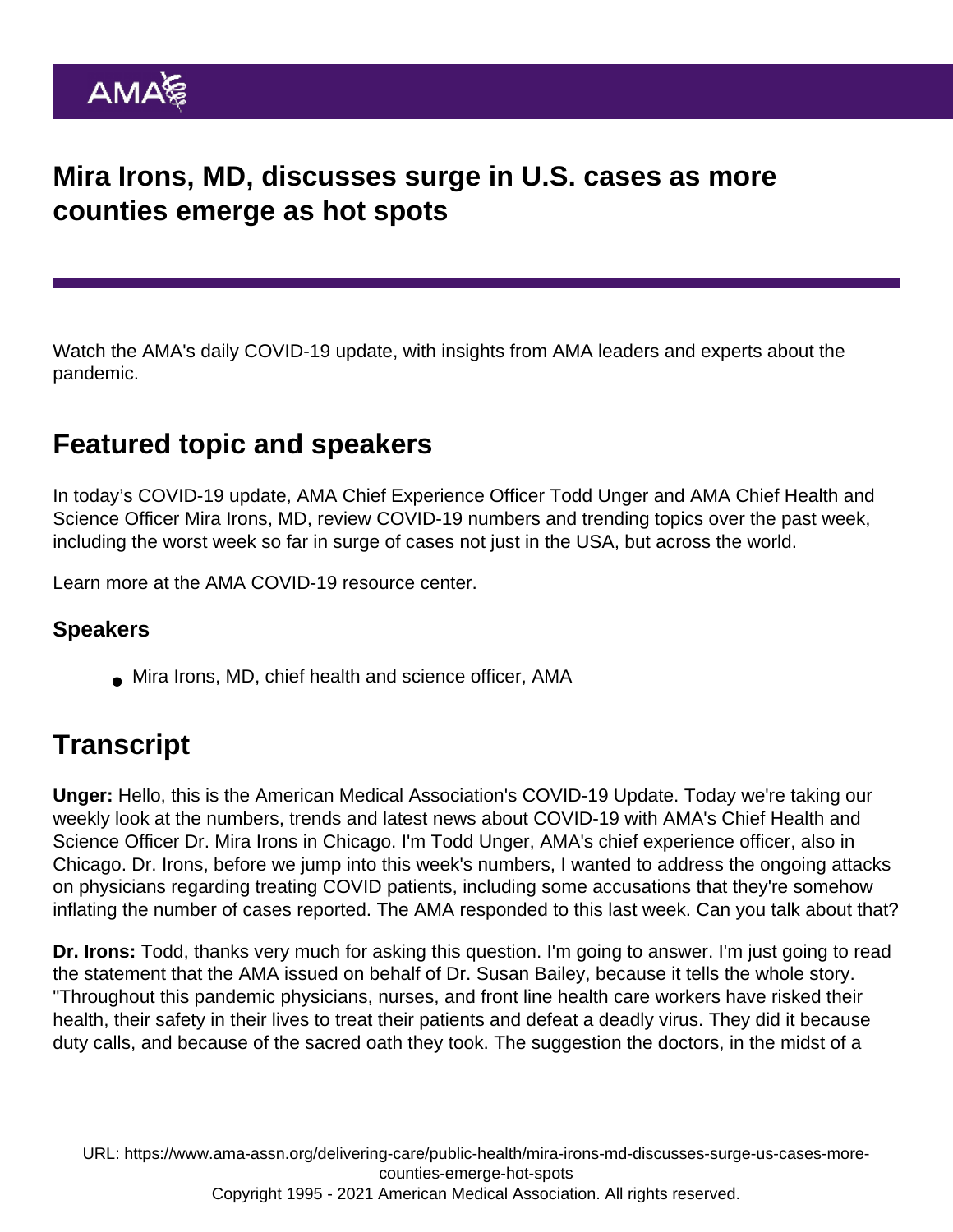public health crisis, are over-counting COVID 19 patients or lying to line their pockets is a malicious, outrageous, and completely misguided charge. COVID-19 cases are at record highs today." We'll talk about that in a minute. They're getting higher. "Rather than attacking us and lobbing baseless charges at physicians, our leaders should be following the science and urging adherence to the public health steps we know work, wearing a mask, washing hands and practicing physical distancing."

Unger: Well, thank you so much, Dr. Iron. And as the statement says, these accusations come at a particularly dangerous time in the pandemic, when we're seeing record numbers now popping up almost every day. Can you talk about this week's numbers and what's happening across the country with new cases and deaths?

Dr. Irons: Well, it's been the worst week yet for cases in the United States, and really in the world, I believe. The current numbers 9,208,956 people have been diagnosed in the United States with COVID. 231,003 people have died. Globally, the numbers are higher than 46 million cases diagnosed, and more than 1.2 million deaths. The country reported a record of more than half a million new COVID cases in just the past week. Over the past week, there's been an average of over 80,000 cases per day, an increase of 43% from the average two weeks ago. Just on Friday alone, we recorded over 99,000 COVID cases, and at least 848 new COVID deaths and 884,285 new cases were reported on Saturday.

As we talked last week, it's no longer one area that's driving the surge. It's really the entire country. On a private call with governors on Friday, Dr. Deborah Birx said that at least 1,200 counties, that's a whole third of the country, now qualify as a virus hotspot. Half of US counties saw new cases peak during the past month. Almost a third saw or record in the past week. In the Upper Midwest and Mountain West, records are being smashed almost daily. Hospitals are filling up. And it's moving around the country. I think that different states are in different parts of the pandemic in this surge. We were talking a lot about North Dakota and South Dakota last week. Now we're seeing these surges in Illinois, Ohio, and in the Western part of the country. New England, which was relatively safe with low numbers until recently, are starting to see an uptick in cases. And so, it's marching around the country.

Unger: So that does redefine the nature of "hotspot" in this case. Can you talk about, then, the deaths, because that's always been kind of a lagging indicator? How is that trending right now?

Dr. Irons: I think less than what we saw in the spring, but you have to understand the natural history of the disease. So COVID, first you develop the early symptoms of COVID and you get diagnosed. And then people who are going to have a moderate to severe case usually starts showing those symptoms six to seven days, a week after diagnosis. That's when you get admitted to the hospital. And then if you go down, begin to experience really severe complications, people get moved to the intensive care unit. And usually the deaths, when they do occur, are going to occur three, four, five weeks after that initial diagnosis. And so this is what we've experienced. We see the cases start to rise, then we see hospitalization start to rise, usually a week to two later, and the deaths seem to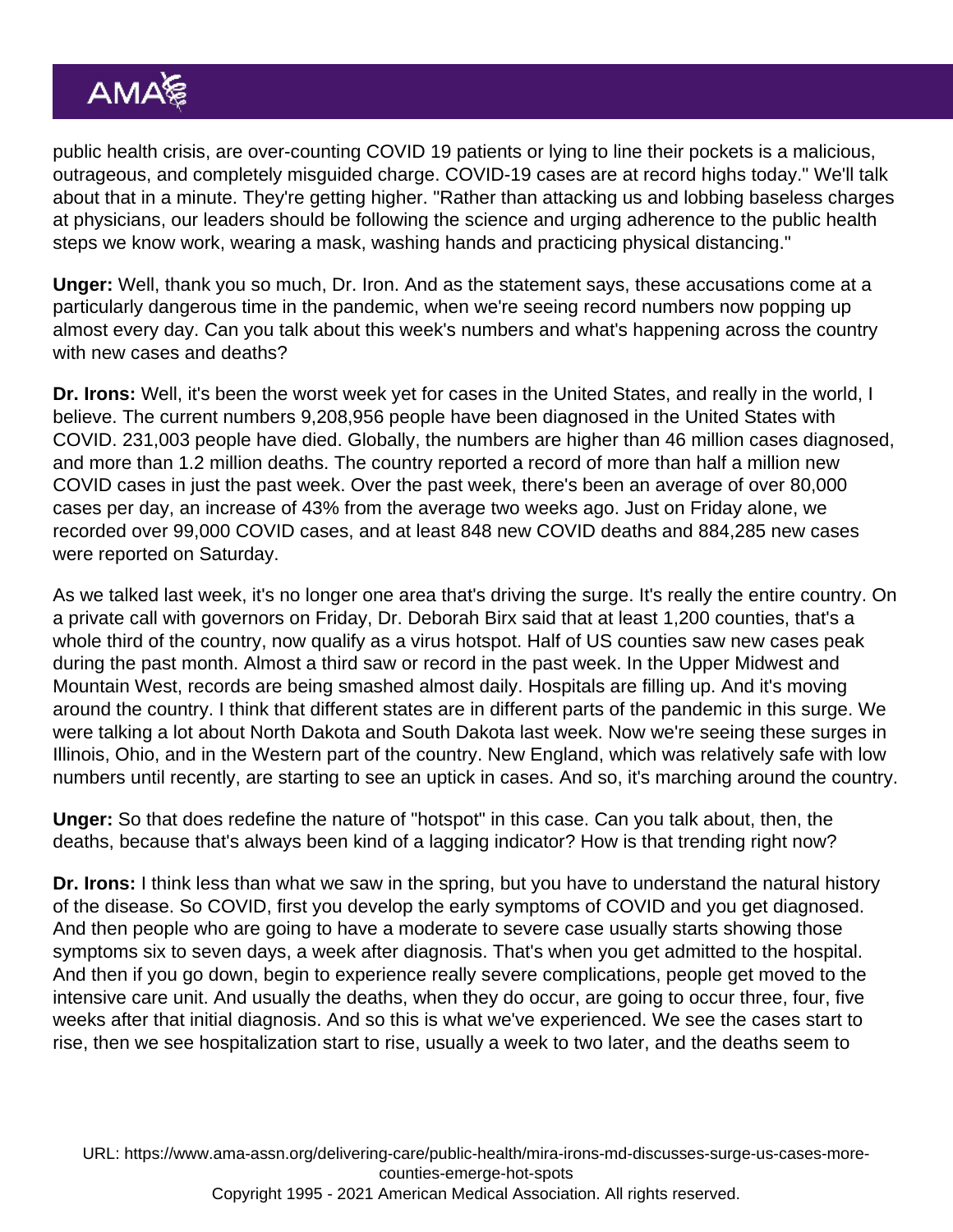follow. Having said that, although the death rate is going up slowly, it still hasn't reached the high death rates that we saw in the spring.

Unger: And that's due to what?

Dr. Irons: I think it's a variety of factors. I think that we've learned a lot about how to treat severely ill patients with COVID. We have some medications that work, steroids, and we know how to provide respiratory support to patients. It's a combination of factors.

Unger: What we're seeing in response to the surge, some states are now implementing new control measures. Do you want to talk about those?

Dr. Irons: Residents of El Paso are under a two-week stay at home order. Indoor dining was halted in Chicago beginning last Friday. Governor Cuomo of New York ordered incoming travelers from nonneighboring states to be tested before and after entry instead of requiring the 14-day quarantine. We know that some mayors are also instituting public mask orders. We're seeing different things around different parts of the country.

Unger: So across the seas there, we're seeing Europe doing similar measures. Can you talk about what we're seeing there?

Dr. Irons: Absolutely. Europe is seeing huge increases, as well as countries responding with stricter measures. The UK, the British prime minister announced expansive new restrictions on Saturday that effectively are a national lockdown. This follows Greece, Austria, France, Germany, Belgium, and Ireland are also shutting down large parts of the society. Some are doing it differently, but France instituted significant lockdowns last week. So, the European countries are really trying to get out ahead of this second wave. They tend to be a little earlier than what we see in the United States, but they also, I think, learned from their spring surge and they're instituting restrictions pretty quickly.

Unger: Pretty incredible, combined, the US and Europe exceeding 500,000 cases per day for the first time, and then upwards from there. What do you see as any other kind of trends and drivers that we're seeing this week?

Dr. Irons: Cold weather. I think one of the drivers that we know is cold weather, people aren't outside. They're congregating indoors where there's less ventilation. I think colleges, we're also seeing the surges in colleges. Rallies. It's a respiratory virus. We've said this before. Bring a lot of people together in close quarters without masks, and you're going to see spread. And also fatigue. I think that we're hearing this, that people are just tired of it. They're expanding their bubbles. They're expanding their bubbles and allowing other people in. And then there was a Gallup poll that came out, I think, within the last week or so, that showed that social distancing habits have also tapered since July. So I think people's behaviors are starting to go back to life as we knew it prior to COVID.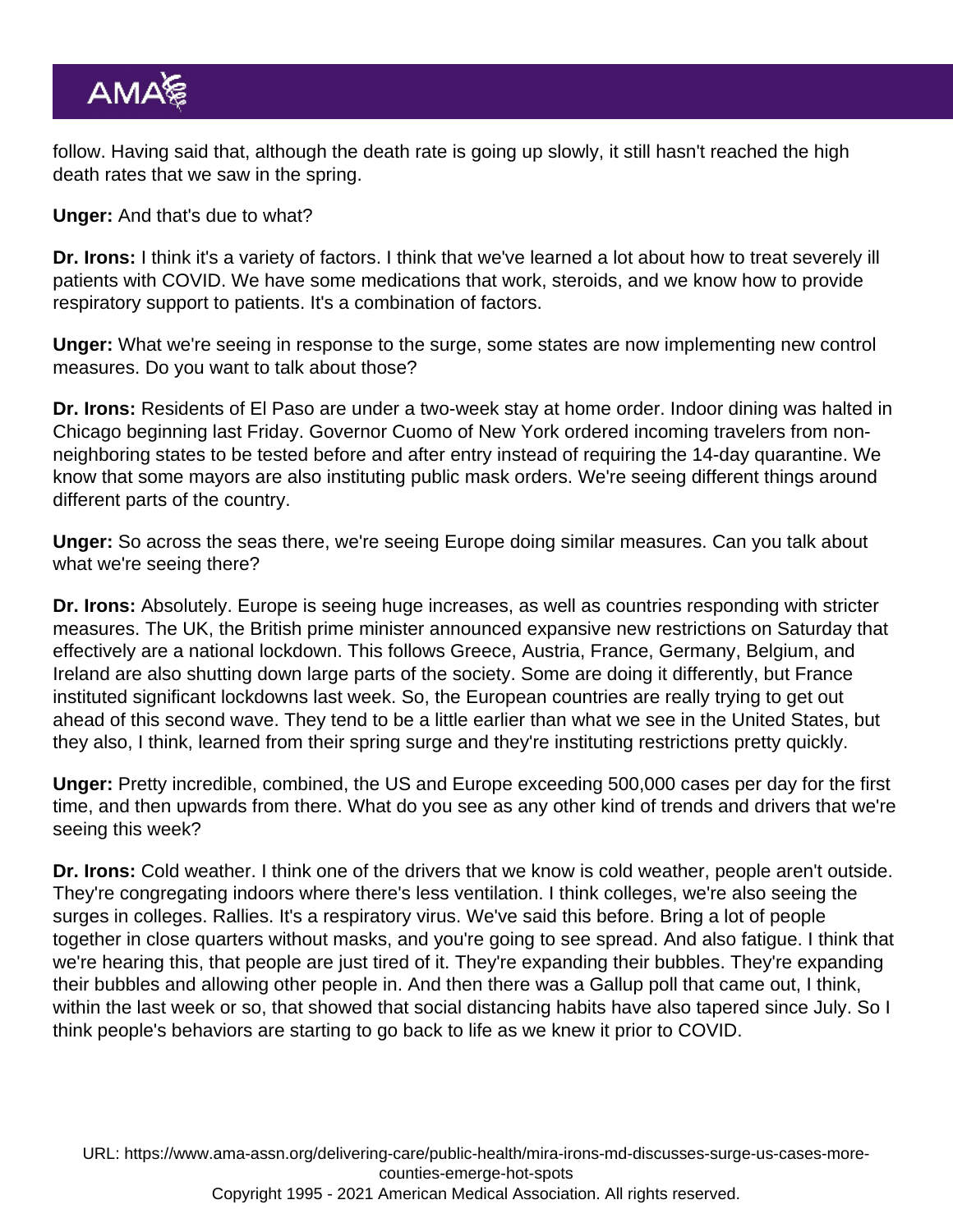Unger: So, we just made it through Halloween weekend, of course. Thanksgiving's on the horizon. So, a lot of concerning context that we're going to have to deal with. Anything new on the vaccine or treatment front this week?

Dr. Irons: No, I think that things are moving along. I think that Moderna, the two Phase 3 trials, Moderna has completed its enrollment. I think Pfizer is close. If it hasn't completed enrollment, it's close to completing enrollment. And then the AstraZeneca vaccine and the J&J vaccine Phase 3 trials are still coming along. I think we probably are waiting on an application to the FDA for emergency use authorization from either Pfizer or Moderna or both within the next few weeks to months. And then the process calls for the external advisory committee to be called. Those are public meetings. Everybody can listen into those meetings. Once the FDA makes a decision, then it goes to the CDC ACEP committee, and that meeting will also be public.

Unger: Well, finally, let's address the subject of misinformation, and anything that you'd like to clarify this week, particularly as it relates to the COVID counts. What can you tell us about that?

Dr. Irons: I'd like to speak to the notion of excess deaths. Whenever there's a pandemic or an epidemic, public health experts know that the official death report is probably less than what is ... that it's under-counted to some extent. And so, what they do, and they do this routinely, is they actually look at a specific period of time, deaths in this case from January through October, and compare it with previous years. So the CDC did that and found that there was an excess of 300,000 deaths between January and October in the United States, compared with the years from 2015 to 2019.

Now, reasons for that could be that there were patients who actually died and had COVID, but were never tested. There could be individuals who died at home of COVID and were never tested. But then also another reason is people who died because their healthcare was interrupted because of the pandemic. Either they weren't getting their care for chronic disease, or they were afraid to come to the hospital or to physicians. And so it's important, anytime you see a large healthcare emergency, to not only look at the reported deaths, but the excess deaths that have occurred because of that.

Unger: Finally, any other key messages that the AMA would like people to hear this week?

Dr. Irons: Well, not a statement per se, but Dr. Bailey authored a viewpoint last Tuesday, October 27. And I think it's worth calling out. It's called The Assault on Physicians and Science Must End. And she called out the misinformation that has circulated since the beginning of the pandemic, how the AMA stands on the side of science, and also how trust in physicians is more important than ever, especially with an impending vaccine.

Unger: You can read Dr. Bailey's complete [viewpoint](https://www.ama-assn.org/about/leadership/assault-physicians-and-science-must-end) on the AMA site, ama-assn.org. Thank you so much, Dr. Irons, for being here today and sharing your update. That's it for today's COVID segment. We'll see you tomorrow with another COVID-19 update. A quick reminder to vote if you haven't